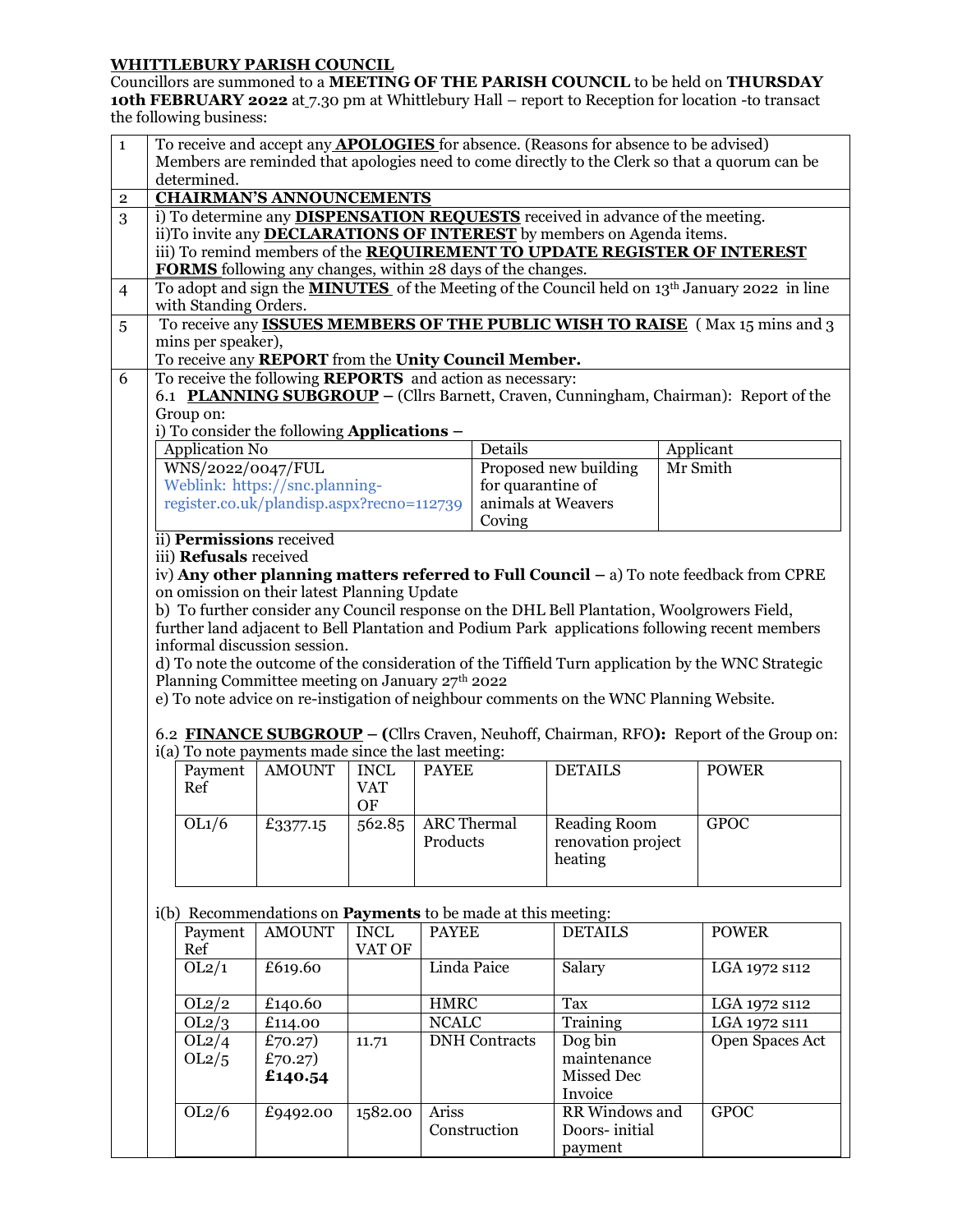|         |                                                                                                                                                            | Direct                                                        | £148.10                                                                                  | 7.04 | <b>SSE</b>                                           | Electricity                                                                                          | <b>Highways Act</b>                                                                                     |  |  |  |  |
|---------|------------------------------------------------------------------------------------------------------------------------------------------------------------|---------------------------------------------------------------|------------------------------------------------------------------------------------------|------|------------------------------------------------------|------------------------------------------------------------------------------------------------------|---------------------------------------------------------------------------------------------------------|--|--|--|--|
|         |                                                                                                                                                            | debit                                                         |                                                                                          |      |                                                      |                                                                                                      |                                                                                                         |  |  |  |  |
|         | iii) To note any <b>Receipts.</b><br>iv) To receive details of the bank balances at 31 <sup>st</sup> January 2022                                          |                                                               |                                                                                          |      |                                                      |                                                                                                      |                                                                                                         |  |  |  |  |
|         | v) To receive receipts and payments account to December 2021                                                                                               |                                                               |                                                                                          |      |                                                      |                                                                                                      |                                                                                                         |  |  |  |  |
|         |                                                                                                                                                            | vi) To consider quotation for urban mowing from N J Blackwell |                                                                                          |      |                                                      |                                                                                                      |                                                                                                         |  |  |  |  |
|         | 6.3 HIGHWAYS & INFRASTRUCTURE SUBGROUP - (Cllrs Barnett, Garnor,                                                                                           |                                                               |                                                                                          |      |                                                      |                                                                                                      |                                                                                                         |  |  |  |  |
|         |                                                                                                                                                            |                                                               |                                                                                          |      |                                                      |                                                                                                      |                                                                                                         |  |  |  |  |
|         |                                                                                                                                                            |                                                               | Chairman(advisory): Report of the Group on:<br>i) Highway Issues to report and consider. |      |                                                      |                                                                                                      |                                                                                                         |  |  |  |  |
|         |                                                                                                                                                            |                                                               | ii) Feedback from previously reported issues                                             |      |                                                      |                                                                                                      |                                                                                                         |  |  |  |  |
|         |                                                                                                                                                            |                                                               | iii) Update on replacement of gate at the Dingo                                          |      |                                                      |                                                                                                      |                                                                                                         |  |  |  |  |
|         |                                                                                                                                                            |                                                               |                                                                                          |      | iv) To receive any further update on Gigaclear works |                                                                                                      |                                                                                                         |  |  |  |  |
|         |                                                                                                                                                            |                                                               | 6.4 <b>LIGHTING</b> – i) Any faulty lights to report                                     |      |                                                      |                                                                                                      |                                                                                                         |  |  |  |  |
|         |                                                                                                                                                            |                                                               |                                                                                          |      |                                                      | 6.5 SILVERSTONE CIRCUIT/MEPC LIAISON GROUP - (Cllrs Cunningham, Neuhoff,                             |                                                                                                         |  |  |  |  |
|         |                                                                                                                                                            | Harrington):                                                  |                                                                                          |      |                                                      |                                                                                                      |                                                                                                         |  |  |  |  |
|         |                                                                                                                                                            | Report of the Group on:                                       |                                                                                          |      |                                                      |                                                                                                      |                                                                                                         |  |  |  |  |
|         |                                                                                                                                                            |                                                               | i) Feedback from latest meetings                                                         |      |                                                      |                                                                                                      |                                                                                                         |  |  |  |  |
|         |                                                                                                                                                            |                                                               |                                                                                          |      |                                                      |                                                                                                      |                                                                                                         |  |  |  |  |
|         |                                                                                                                                                            |                                                               |                                                                                          |      |                                                      | 6.6. READING ROOM LIAISON GROUP – (Cllrs Harrington, Cunningham):                                    |                                                                                                         |  |  |  |  |
|         |                                                                                                                                                            | Report of the Group on:                                       |                                                                                          |      |                                                      |                                                                                                      |                                                                                                         |  |  |  |  |
|         |                                                                                                                                                            |                                                               | i) Update following latest meeting<br>ii) Update report of PC spending on RR projects    |      |                                                      |                                                                                                      |                                                                                                         |  |  |  |  |
|         |                                                                                                                                                            |                                                               |                                                                                          |      |                                                      |                                                                                                      |                                                                                                         |  |  |  |  |
|         |                                                                                                                                                            |                                                               |                                                                                          |      |                                                      | 6.7 <b>POLICE LIAISON</b> (Chairman) – i) Report on latest meetings/issues raised                    |                                                                                                         |  |  |  |  |
|         |                                                                                                                                                            |                                                               |                                                                                          |      |                                                      | 6.8 OTHER INTERNAL REPORTS - i) Good Neighbours Scheme - (Cllrs Harrington and                       |                                                                                                         |  |  |  |  |
|         |                                                                                                                                                            |                                                               | Neuhoff): Report as necessary                                                            |      |                                                      |                                                                                                      |                                                                                                         |  |  |  |  |
|         |                                                                                                                                                            |                                                               |                                                                                          |      |                                                      |                                                                                                      | ii) <b>Public Rights of Way</b> – (Parish Path Warden and Clerk) – a) PW to raise issues with the Clerk |  |  |  |  |
|         |                                                                                                                                                            |                                                               | to be reported as necessary.                                                             |      |                                                      |                                                                                                      |                                                                                                         |  |  |  |  |
|         |                                                                                                                                                            |                                                               |                                                                                          |      |                                                      | b) Update on formal induction of Path Warden. c) Bucks CC footpath highlighted issue                 |                                                                                                         |  |  |  |  |
|         |                                                                                                                                                            | Jubilee update                                                |                                                                                          |      |                                                      | iii) <b>Recreation Society</b> $-$ (Cllr Craven): i) To report back as necessary ii) Queens Platinum |                                                                                                         |  |  |  |  |
|         |                                                                                                                                                            |                                                               |                                                                                          |      |                                                      | iv) Community Website and social media management - Cllrs Harrington, Garnor and                     |                                                                                                         |  |  |  |  |
|         |                                                                                                                                                            | $Clerk$ ) –                                                   |                                                                                          |      |                                                      |                                                                                                      |                                                                                                         |  |  |  |  |
|         |                                                                                                                                                            |                                                               | a) Update since last meeting                                                             |      |                                                      |                                                                                                      |                                                                                                         |  |  |  |  |
|         |                                                                                                                                                            |                                                               | b) Consideration of Social Media Policy.                                                 |      |                                                      |                                                                                                      |                                                                                                         |  |  |  |  |
|         |                                                                                                                                                            |                                                               |                                                                                          |      |                                                      |                                                                                                      | v) Community Emergency Plan - (Cllrs Harrington, Craven, Garner and Chairman) - Update                  |  |  |  |  |
|         |                                                                                                                                                            | <b>Working Group</b>                                          |                                                                                          |      |                                                      | vi) Update on NCALC Asset Mapping Project $-$ a) Outline of the project a) Appointment of            |                                                                                                         |  |  |  |  |
|         |                                                                                                                                                            |                                                               |                                                                                          |      |                                                      |                                                                                                      |                                                                                                         |  |  |  |  |
|         | c) Adoption of Group terms of Reference d) Acknowledgement of grant<br>vii) Consideration of COUNCILLOR TRAINING report                                    |                                                               |                                                                                          |      |                                                      |                                                                                                      |                                                                                                         |  |  |  |  |
|         | viii) Further consideration of COUNCIL MEETING DATES                                                                                                       |                                                               |                                                                                          |      |                                                      |                                                                                                      |                                                                                                         |  |  |  |  |
|         | 6.9 REPORTS ON EXTERNAL ISSUES - (Clerk or as delegated):                                                                                                  |                                                               |                                                                                          |      |                                                      |                                                                                                      |                                                                                                         |  |  |  |  |
|         |                                                                                                                                                            |                                                               |                                                                                          |      |                                                      |                                                                                                      |                                                                                                         |  |  |  |  |
|         | i) <b>Odours issues</b> $-$ to receive the latest update                                                                                                   |                                                               |                                                                                          |      |                                                      |                                                                                                      |                                                                                                         |  |  |  |  |
| 7       |                                                                                                                                                            |                                                               |                                                                                          |      | <b>CORRESPONDENCE</b> - i)To note tabled and general |                                                                                                      |                                                                                                         |  |  |  |  |
|         | To consider any <b>CONSULTATIONS</b> received – i) WNC Tree Policy and Strategy Task and Finish                                                            |                                                               |                                                                                          |      |                                                      |                                                                                                      |                                                                                                         |  |  |  |  |
| 8       |                                                                                                                                                            | Group.                                                        | ii) WNC Bus strategy                                                                     |      |                                                      |                                                                                                      |                                                                                                         |  |  |  |  |
|         |                                                                                                                                                            |                                                               |                                                                                          |      |                                                      |                                                                                                      |                                                                                                         |  |  |  |  |
| 9<br>10 | To receive any <b>ITEMS FOR THE NEXT MEETING AGENDA</b><br>To set the DATE OF NEXT MEETING – Thursday 10 <sup>th</sup> March 2022 at 7.30pm at Whittlebury |                                                               |                                                                                          |      |                                                      |                                                                                                      |                                                                                                         |  |  |  |  |
|         | Hall unless otherwise advised                                                                                                                              |                                                               |                                                                                          |      |                                                      |                                                                                                      |                                                                                                         |  |  |  |  |
|         |                                                                                                                                                            |                                                               |                                                                                          |      |                                                      |                                                                                                      |                                                                                                         |  |  |  |  |

## *Linda Paice*

LINDA PAICE, MILCM Mike Peters Clerk & Proper Officer of the Council Chairman 01327 353622 07714 232221